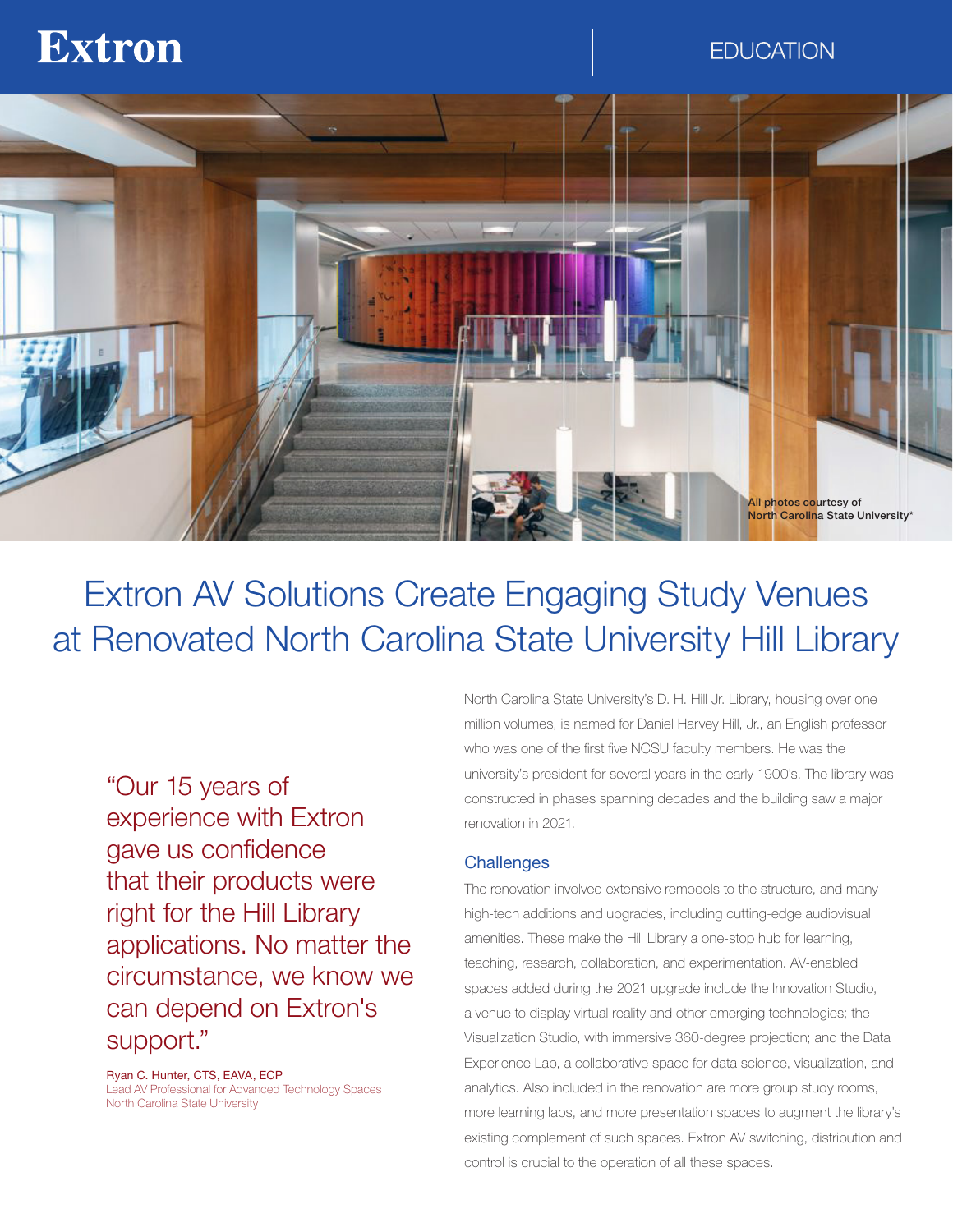

The Visualization Studio interior with 360- degree projection. The exterior of the Visualization Studio is featured in the lead image at the top of this article.

### Design Solution

The in-house AV technology team at NCSU made a strategic decision to implement Extron AV switching, distribution, and control in the Hill Library partly because they were already using Extron's GlobalViewer Enterprise software to manage their extensive deployment of Extron systems in many of the school's other learning venues. Of equal importance according to Ryan Hunter, NCSU's Lead AV Professional for Advanced Technology Spaces, was "the support level that Extron offers coupled with the proximity of Extron's major regional facility here in Raleigh."

### Visualization Studio Puts Viewers in the Center of the Action

The Visualization Studio is an immersive theater-in-the-round experience, designed to showcase engaging content produced by faculty and students all across the campus. Eight projectors and twelve speakers deliver seamless 360-degree video and enveloping Dolby Atmos<sup>®</sup> surround sound for compelling teaching and learning, research talks, special projects, and events.

A 16x16 XTP II CrossPoint 1600 matrix switcher is used to select and distribute program content and control signals over shielded twisted pair cables to the projectors. An XTP receiver at each projector provides HDMI video and RS-232 control signals to the projectors.

The audio system includes XPA U 1002-70V and NetPA 1001-70V AT amplifiers that deliver audio from analog and Dante sources to an extensive wall and ceiling speaker system that includes seven SM 28T surface mount speakers on the circular wall surrounding the audience and four SF 26PT pendant speakers suspended from the ceiling.

AV functions and lighting in the room are operated through a touchpanel interface on an iPad mini running the Extron Control App. Responding to the touchpanel selections, an IPCP Pro 555 control processor controls all AV system components, while an IPCP Pro 250 controls room lighting.



The Innovation Studio. [Click on the photo](https://www.extron.com/NCStateUniversityVideo) to watch a video clip showing how visitors interact with the table displays. Video courtesy of Relative Scale LLC.

#### Innovation Studio Allows Guests to Interact with Exhibits in 3D Space

The Innovation Studio is a learning space that showcases work of students and faculty using a novel interactive projection experience. 10' x 5' projection surfaces appear on four tables in each of the studio's quadrants. A 4K laser projector in the ceiling above each table points down, delivering content onto each tabletop. A depth camera senses users' hand motions in 3D space above the tabletops as they interact with what's projected, emulating a touchscreen — but without the "touch". The experience is driven by software from Relative Scale LLC, a Raleigh-based firm with multiple NCSU alumni on its staff.

The venue can be reconfigured to present workshops and events by turning off the exhibits and moving the wheeled tables. Three standard projectors with drop-down screens are then used for presentations.

Here again, an XTP II CrossPoint 1600 matrix switcher and XTP SR HD 4K HDMI receivers handle AV switching and distribution to the projectors and sound system. Content for the four exhibit tables comes from four PCs. Content for standard presentations comes from three XTP T HWP 101 4K HDMI wallplate transmitters. Five MPA 601 mono amplifiers drive ten ceiling-mounted speakers above the tables and in the presentation areas. Operation of the AV system is controlled from a TLP Pro 1220MG 12" Wall Mount TouchLink Pro touchpanel via an IPCP Pro 555 control processor.

### AV Enhances Data Visualization In the Data Experience Lab and South Learning Lab

The Data Experience Lab and the nearby South Learning Lab offer tools to help students and faculty build expertise in data science and digital scholarship. Here, library staff provide instruction on organizing and exploiting data sets, creating data visualizations using graphics of many forms, and using geospatial methodologies. Campus groups focused on data science and digital research also use these spaces as meeting hubs. Multimedia is key to the data visualization techniques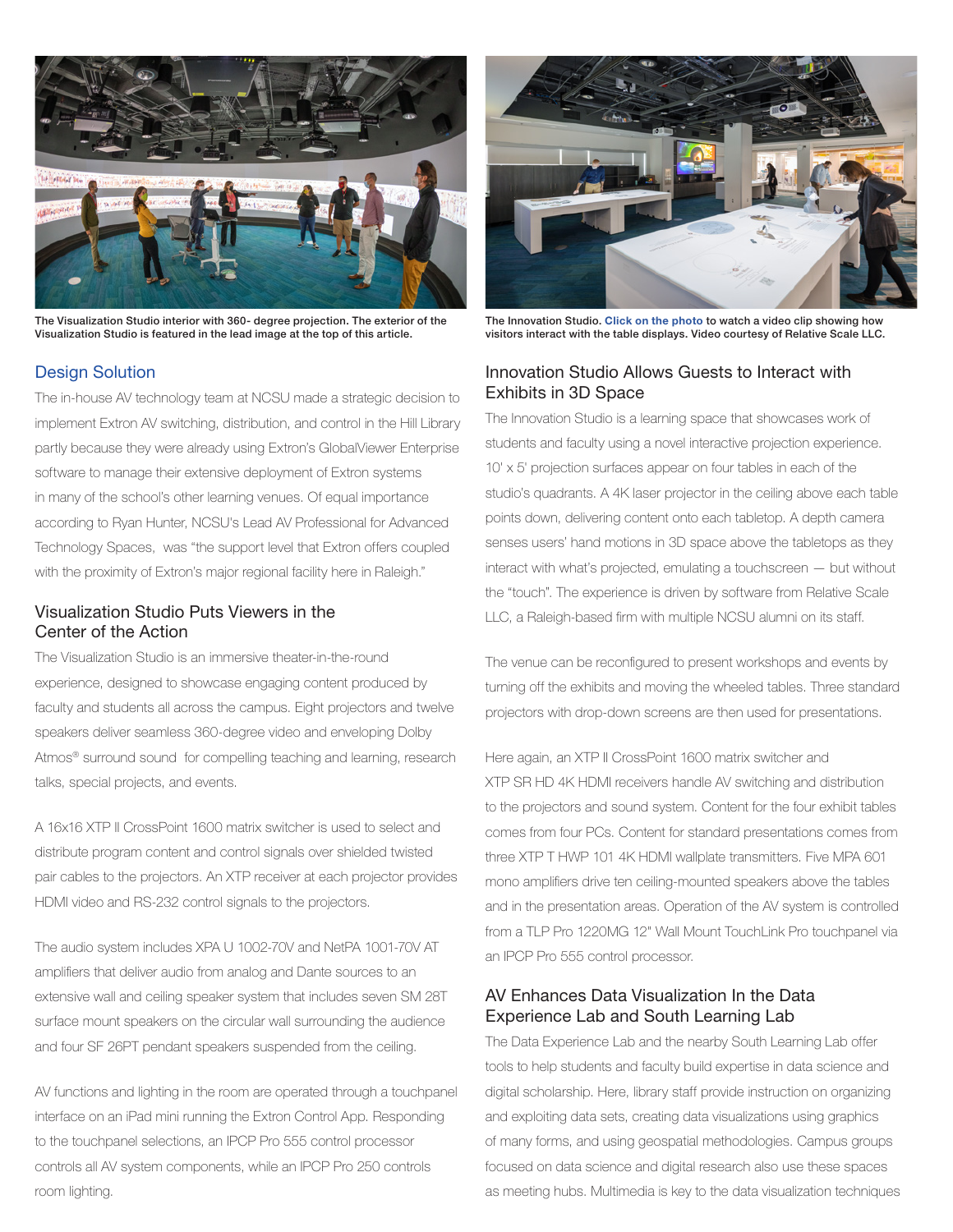

The Data Experience Lab. The South Learning Lab.

practiced in these labs. The Data Experience lab is used for demonstrations to small groups. The South Learning Lab is set up as an active learning classroom for both large and small groups.

The Data Experience lab includes an 86" interactive touchscreen flat panel display. HDMI video and audio are fed to the display from a PC, a wireless access point, or an HDMI connector wallplate by an HC 404 Meeting Space Collaboration System. The flat panel display touchscreen port and its wireless keyboard-mouse connect to the PC via a USB Extender Plus transmitter-receiver pair. User control is via a wall mounted NBP 106 D Network Button Panel.

The South Learning Lab has many AV content sources and displays. An XTP II CrossPoint 1600 matrix switcher is used to select and distribute program content and control signals. Students can share HDMI content by plugging into six XTP T HWP 101 4K HDMI wallplate transmitters or linking to seven wireless access points. The instructor lectern contains a PC and a guest HDMI connection, both of which supply content to the matrix switcher via XTP transmitters. Video from a PTZ camera connected to the lectern PC USB port is also available. The two ceiling mounted projectors and six 48" active learning displays all receive signals from the XTP matrix switcher.

The room's audio system includes ceiling array mics, wireless mics, and program audio feeds from the matrix switcher via both analog and Dante network sources. An MPA 601 amplifier drives the room's speakers.

The AV system is controlled by an IPCP Pro 555 control processor. There are two touchscreen user interfaces: one at an iPad mini running the Extron Control App and the other at a TLP Pro 1220TG 12" Tabletop TouchLink Pro Touchpanel at the instructor desk.



#### AV-Enabled Group Study Rooms on all Floors are Convenient Collaboration Spaces

The Group Study rooms are perfect places to share ideas. Each seats four around a table, has a side wall devoted to a whiteboard, and a front wall containing a 48" flat panel display. Participants can share HDMI



Visualization Studio AV Rack shown at left; Innovation Studio AV Rack shown at right.